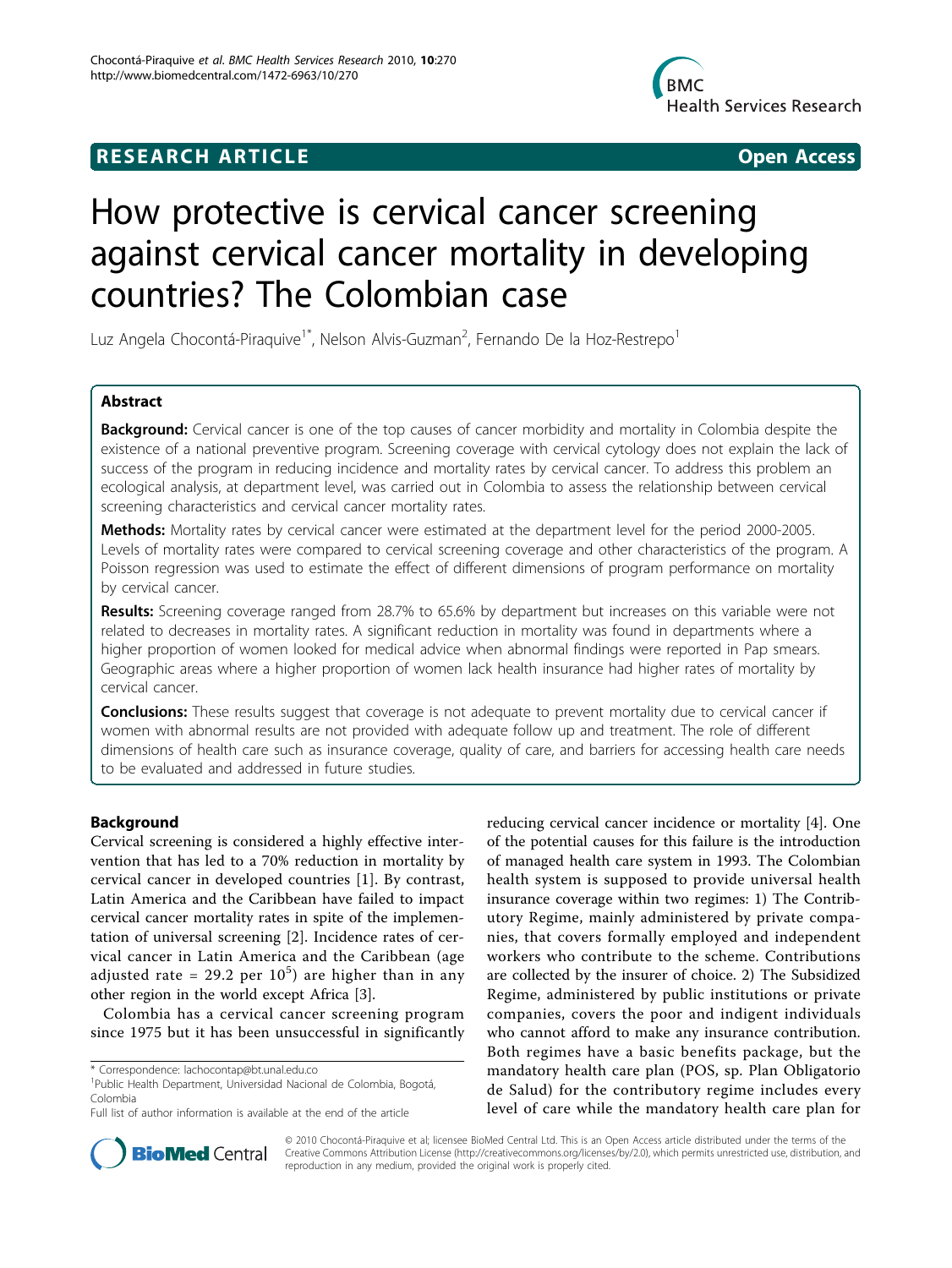the subsidized (POSS, sp. Plan Obligatorio de Salud Subsidiado) is complemented with services provided by public hospitals and financed through traditional supply-side subsidies [\[5](#page-5-0)]. In this system, there is considerable fragmentation of activities between private and public actors with a weak role of supervision and regulation by the Ministry of Health. In addition, it provides little room for centralized activities and the cervical cancer screening program has been unable to adapt to this changing reality [\[6\]](#page-5-0).

There are, at least, two critical components of a cervical screening program, coverage and follow up activities. Several reports have described that ensuring an adequate follow up of women with Pap smears abnormalities is very important to decrease the incidence of cervical cancer and deaths due to it [[7](#page-5-0)]. Yabroff et al (2003) identified barriers of access to follow up after abnormal screening results arising from health providers, patients and from the health system itself [\[8](#page-5-0)]. The likelihood of detecting cervical cancer in advanced stages or even dying due to it is increased by those barriers.

Screening coverage is commonly used as the only indicator to evaluate the success of cervical cancer screening programs. However, screening is just a part of them, therefore screening programs must be evaluated for the full range of services needed to prevent cervical cancer and reduce cervical cancer mortality. In the present study, a range of data sources related to quality of the cervical cancer screening program in Colombia were analyzed to provide evidence for our argument.

## Methods

Colombia is a middle income South American country with 46 million inhabitants. It is divided in 32 departments plus the capital district, Bogotá.

## Study design

An ecological analysis was carried out comparing rates of cervical cancer mortality with screening coverage and follow up indicators at the departmental level.

## Dependent variable

Mortality rates by cervical cancer were estimated using the 2000-2004 mortality records from the National Department of Statistics (DANE, sp. DepartamentoAdministrativoNacional de Estadisticas). National mortality information is routinely collected and analyzed by DANE using individual records of every person deceased. DANE makes estimations of under registry by department using information collected from national census [[9\]](#page-5-0). Mortality rates were adjusted using the Bennett- Horiuchi method. The following codes of death were included: C530, Malignant neoplasm of the endocervix; C531, Malignant neoplasm of the exocervix; C538, Overlapping lesion of cervix uteri; C539, Cervix uteri, unspecified; and C55X, Malignant neoplasm of uterus, part unspecified (10th ICD). To address potential misclassification bias the following algorithm was used, cervical cancer deaths = cervical cancer deaths registered  $+ \alpha^*$  deaths by uterine cancer of unspecified part $+$  $\beta^*$ deaths by cancer of corpus uteri;  $\alpha = 0.9$  and  $\beta = 0.3$ . Values for  $\alpha$  and  $\beta$  were obtained and adapted from Loos et al [\[10](#page-5-0)].

Variables related to cervical cancer screening. The following variables were extracted from the National Survey of Demography and Health (ENDS, sp. Encuesta Nacional de Demografía y Salud) [[11](#page-5-0)], all proportions were estimated by department: proportion of women who reported having a cervical cytology once a year, proportion of women who have never had a cervical cytology, proportion of women with an abnormal cervical cytology who contacted their health care provider to receive treatment and proportion of women who did not collect the results of their last cytology. The ENDS is carried out every five years using a stratified polietapic probabilistic sample of 37,211 households. In 2005, the survey collected information from 41,344 women within ages 13 to 49 years and had a response rate from 88% to 92% depending on the geographical unit. An additional variable included in the analysis was the proportion of women covered by any of the health insurance regimes by department. Health insurance status was used to adjust the effect of screening variables on mortality since access to screening and mortality may vary by insurance status.

## Analysis

The 33 departments were classified according to values of mortality and screening characteristics. They were grouped within 4 categories according to the frequency of cervical cancer mortality (0-9.9 per $10^5$ , 10.4-12.7 per10<sup>5</sup>, 12.9-15.6 per 10<sup>5</sup>, and 16.0-21.8 per10<sup>5</sup>.) Variables related to cervical cancer screening were also categorized by quartiles. Tables were used to make cross comparative analysis between mortality and cervical cancer screening characteristics. Poisson regression models were built to examine the strength of the association between rates of mortality and categories of screening coverage, proportion of women looking for treatment, and proportion of women who do not collect results. Results of Poisson regression are given as incidence rate ratios (IRR) with 95% confidence intervals [\[12\]](#page-5-0).

Since we used aggregated national data we were not required to be approved by an institutional review board.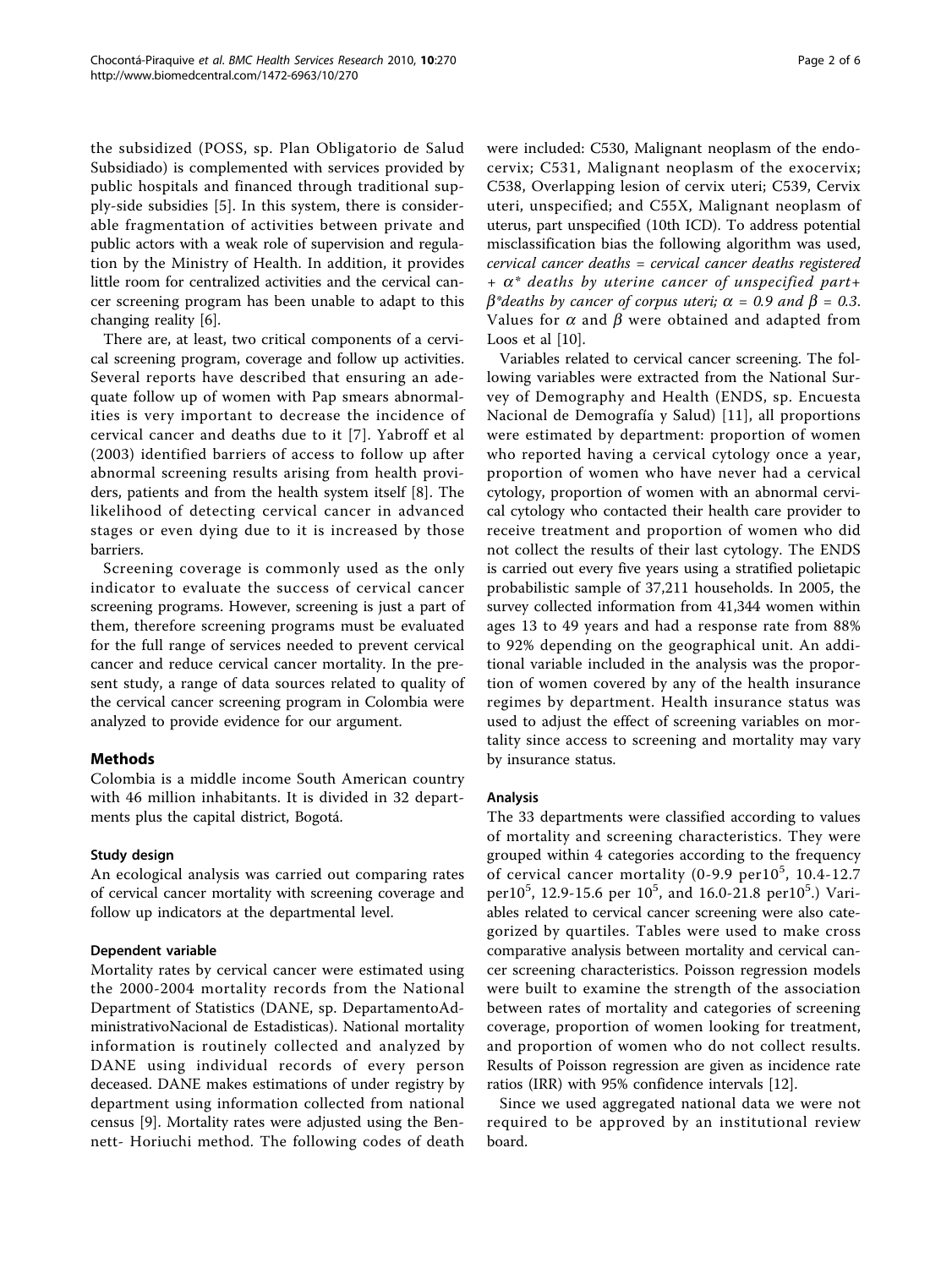| Table 1 Distribution of cervical cancer mortality rates (2000-2004) and indicators of cervical cancer screening |  |  |
|-----------------------------------------------------------------------------------------------------------------|--|--|
| programs                                                                                                        |  |  |

| Department         | Women 18 to<br>69 years old | Average of<br>deaths by year | Mortality per<br>100,000 | Screening variables (%) |                |       |      |      |
|--------------------|-----------------------------|------------------------------|--------------------------|-------------------------|----------------|-------|------|------|
|                    |                             |                              |                          | 1                       | $\overline{2}$ | 3     | 4    | 5    |
| Amazonas           | 14,633                      | 5                            | 16.0                     | 39.4                    | 9.7            | 87.7  | 17.2 | 25.4 |
| Antioquia          | 1,695,093                   | 353                          | 12.7                     | 47.3                    | 6.7            | 88.4  | 8.9  | 28.3 |
| Arauca             | 58,004                      | 16                           | 14.5                     | 50.2                    | 7.3            | 86.5  | 18.5 | 26.1 |
| Atlántico          | 627,571                     | 143                          | 13.5                     | 38.9                    | 6.4            | 85,7  | 20.3 | 35.2 |
| Bogotá             | 2,173,732                   | 473                          | 13.9                     | 54.3                    | 8.9            | 74.2  | 10.1 | 18.9 |
| <b>Bolívar</b>     | 514,680                     | 98                           | 10.7                     | 36.7                    | 4.9            | 82.9  | 19.8 | 38.6 |
| Boyacá             | 357,138                     | 65                           | 10.4                     | 43.1                    | 17.4           | 64.6  | 17   | 21   |
| Caldas             | 298,632                     | 107                          | 21.8                     | 57.3                    | 12.5           | 82.4  | 10.9 | 31.6 |
| Caquetá            | 104,560                     | 27                           | 13.5                     | 44.3                    | 12.0           | 79.0  | 17.5 | 41   |
| Casanare           | 72,240                      | 15                           | 11.1                     | 51.9                    | 7.4            | 88.6  | 16.2 | 37   |
| Cauca              | 336,097                     | 78                           | 12.7                     | 49.9                    | 15.6           | 83.8  | 21.1 | 42.1 |
| Cesar              | 231,167                     | 56                           | 12.9                     | 34.8                    | 7.5            | 86.6  | 18.2 | 38   |
| Chocó              | 104,910                     | 10                           | 4.5                      | 36.1                    | 9.0            | 84.2  | 16.4 | 37.4 |
| Córdoba            | 384,543                     | 87                           | 12.4                     | 34.8                    | 3.9            | 87.5  | 16.5 | 48.7 |
| Cundinamarca       | 618,658                     | 97                           | 9.0                      | 49.7                    | 10.2           | 81.3  | 15.8 | 19.4 |
| Guainía            | 7,514                       | 1                            | 6.3                      | 37.0                    | 14.9           | 100.0 | 14.3 | 14.8 |
| Guaviare           | 19,799                      | 3                            | 7.1                      | 40.7                    | 12.8           | 88.9  | 12.5 | 19.2 |
| Huila              | 263,798                     | 79                           | 16.4                     | 48.2                    | 10.8           | 73.6  | 12.8 | 42.4 |
| La Guajira         | 157,054                     | 19                           | 6.3                      | 28.7                    | 5.0            | 88.3  | 18.3 | 40.2 |
| Magdalena          | 299,679                     | 63                           | 11.3                     | 30.9                    | 9.8            | 88.1  | 22.3 | 45.2 |
| Meta               | 206,687                     | 71                           | 19.7                     | 46.4                    | 10.9           | 84.1  | 12.8 | 36.8 |
| <b>Nariño</b>      | 417,498                     | 105                          | 14.1                     | 54.7                    | 13.9           | 81.0  | 15.5 | 24.2 |
| Norte de Santander | 345,178                     | 95                           | 15.6                     | 40.9                    | 5.5            | 83.2  | 20.3 | 45.4 |
| Putumayo           | 73,462                      | 10                           | 6.8                      | 65.6                    | 5.1            | 90.4  | 10.4 | 23.7 |
| Quindío            | 165,207                     | 56                           | 20.9                     | 61.9                    | 8.4            | 82.9  | 9.6  | 31   |
| Risaralda          | 278,130                     | 90                           | 20.0                     | 51.4                    | 9.3            | 83.0  | 9    | 37.4 |
| San Andrés Island  | 21,356                      | 3                            | 8.7                      | 59.9                    | 6.9            | 71.4  | 9.4  | 12.8 |
| Santander          | 580,869                     | 140                          | 14.3                     | 52.4                    | 11.1           | 83.3  | 12.4 | 26.8 |
| Sucre              | 201,907                     | 46                           | 12.4                     | 32.1                    | 5.3            | 78.3  | 19.8 | 40.2 |
| <b>Tolima</b>      | 381,515                     | 141                          | 21.1                     | 44.7                    | 7.0            | 76.5  | 15.3 | 38   |
| Valle              | 1,273,844                   | 365                          | 17.6                     | 48.8                    | 6.0            | 85.5  | 10.2 | 30.7 |
| Vaupés             | 8,492                       | $\mathbf 0$                  | 0.0                      | 33.1                    | 13.4           | 100.0 | 22.4 | 9.6  |
| Vichada            | 11,862                      | $\mathbf{1}$                 | 3.9                      | 45.2                    | 11.7           | 90.2  | 10.3 | 22.2 |

1. Proportion of women who reported having a cervical cytology once a year

2. Proportion of women who did not collect the results of their last cytology

3. Proportion of women with an abnormal cervical cytology who contacted their health care provider to receive treatment

4. Proportion of women who have never had a cervical cytology

5. Proportion of uninsured population

## Results

Between 2000 and 2004, an average of 2918 annual deaths due to cervical cancer was reported by DANE (Table 1). The proportion of women undertaking a conventional cervical cytology once a year was 47.5%. Only 13.7% of the women interviewed have never had a pap smear.

Most women collected the results of cervical screening and looked for medical advice when cervical abnormalities were reported. The largest proportion of women who failed to collect the results was in Boyacá (17.4%) which also had the lowest proportion of women looking for medical advice when cervical abnormalities were reported (64%) (Table 1).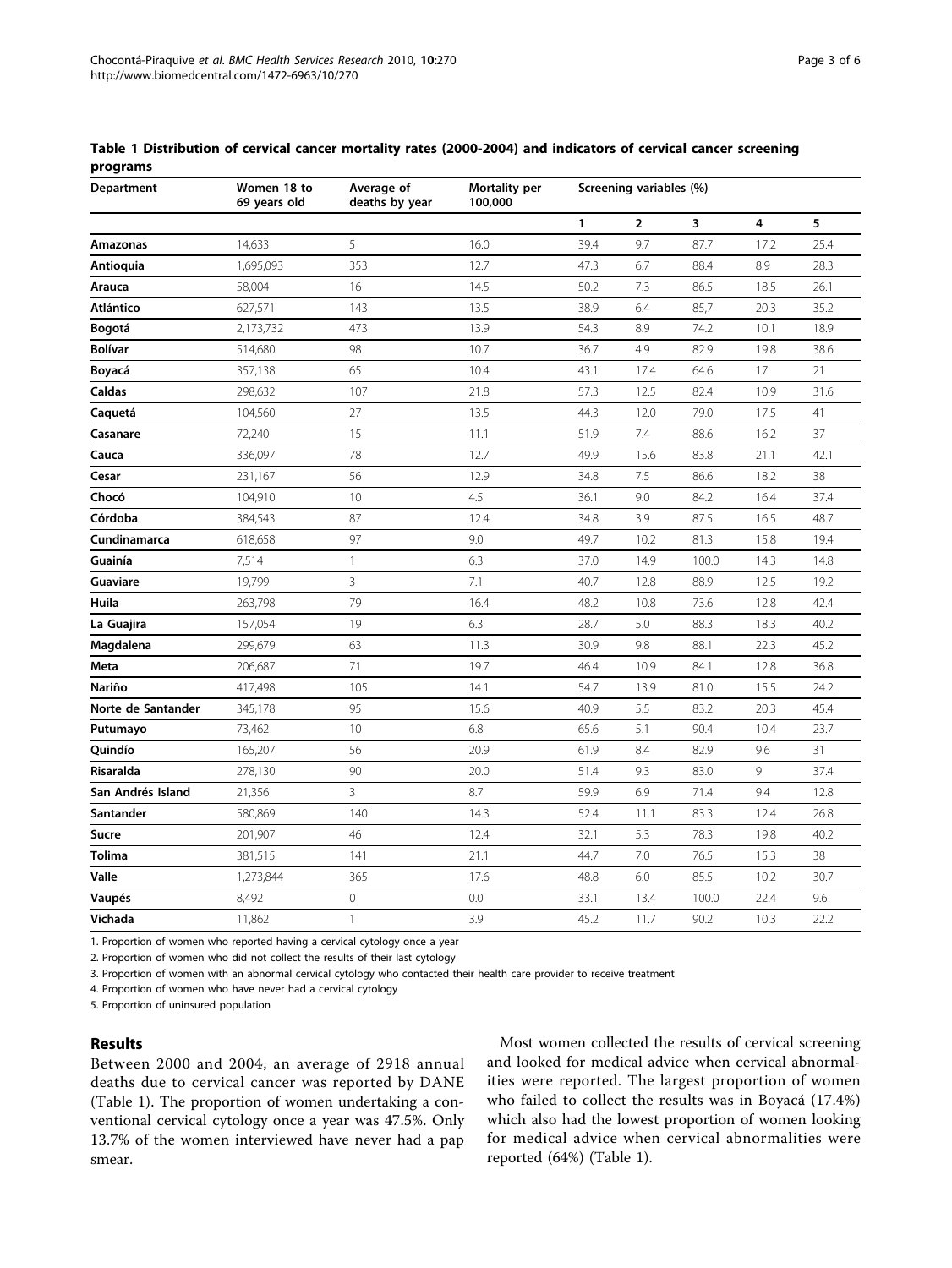Cervical cancer mortality rates did not decrease in those departments where more women were covered by screening. By contrast, the proportion of women looking for treatment after an abnormal result was associated moderately with mortality by cervical cancer. A protective effect was observed when the proportion of women looking for treatment was higher than 81%, IRR 0.65 IC95 % (0.56 - 0.76), this association remained significant after adjusting by screening coverage or health insurance coverage. An important increase in cervical cancer mortality was observed in areas where the proportion of women without health insurance was higher than 22%, IRR 1.66 IC95% (1.42 - 1.95);(Table 2).

## Discussion and Conclusions

This analysis suggests that cervical cancer screening coverage was not protective against cervical cancer mortality in Colombia as it has been shown in several reports [\[4,13,14](#page-5-0)]. Instead, the proportion of women who complied with follow up after an abnormal cytology was statistically associated to cancer mortality. After adjusting by health insurance coverage, those areas with the highest percent of women who contacted their health care provider after an abnormal result had almost 40% less mortality than the areas with the lowest proportion.

Several alternatives have been proposed to increase the adherence to follow up and treatment of women with an abnormal result in a Pap smear. Yabroff et al (2000) conducted a meta-analysis of different strategies to increase compliance to follow up after an abnormal cervical cancer screening. They found that cognitive interventions, telephone confirmation of appointments, were more effective than sociological or behavioral interventions. Combining behavioral, cognitive and sociological strategies yielded inconsistent results. Individual studies also support the efficacy of cognitive interventions [[15](#page-5-0)]. Engelstead et al tested a combination of outreach community visits with counseling and telephone calls in a group of women in Oakland CA, USA. They found that this strategy increased the adherence to follow up and abnormalities treatment by more than 90% [[7](#page-5-0)]. Marcus et al reported that providing women with transportation incentives and a personalized follow up letter also increase adherence to follow up visits [[16\]](#page-5-0).

Table 2 Results of Poisson regression analysis given as incidence rate ratios (IRR)

| Range                            | Mortality Rate by cervical cancer                                                                                          | IRR (CI 95%)           | Adjusted IRR (CI 95%) * |
|----------------------------------|----------------------------------------------------------------------------------------------------------------------------|------------------------|-------------------------|
|                                  | 1. Proportion of women who have never had a cervical cytology                                                              |                        |                         |
| $8.9 - 10.4$                     | 22.5                                                                                                                       |                        |                         |
| $10.9 - 15.5$                    | 19.9                                                                                                                       | $1.05(0.95 - 1.15)$    | $0.86$ $(0.78 - 0.96)$  |
| $15.8 - 18.2$                    | 25.5                                                                                                                       | $0.82$ (0.72 - 0.93)   | $0.68(0.57 - 0.80)$     |
| $18.3 - 22.4$                    | 24.3                                                                                                                       | $0.93$ $(0.84 - 1.02)$ | $0.71(0.61 - 0.82)$     |
|                                  | 2. Proportion of women who had an abnormal cervical cytology and contacted their health care provider to receive treatment |                        |                         |
| $64.6 - 81.0$                    | 23.9                                                                                                                       |                        |                         |
| $81.3 - 83.8$                    | 24.3                                                                                                                       | $1.01$ $(0.92 - 1.11)$ | $0.88(0.79 - 0.98)$     |
| $84.1 - 87.7$                    | 25.8                                                                                                                       | $1.08$ $(0.98 - 1.18)$ | $0.88$ $(0.77 - 1.01)$  |
| $88.1 - 100$                     | 19.9                                                                                                                       | $0.83$ $(0.74 - 0.93)$ | $0.65$ $(0.56 - 0.76)$  |
| 3. Proportion of uninsured women |                                                                                                                            |                        |                         |
| $9.6 - 22.2$                     | 20.0                                                                                                                       |                        |                         |
| $23.7 - 31.0$                    | 21.2                                                                                                                       | $1.23(1.11 - 1.35)$    | $1.47$ $(1.27 - 1.69)$  |
| $31.6 - 38.0$                    | 22.3                                                                                                                       | $1.44$ $(1.29 - 1.61)$ | $1.77$ $(1.54 - 2.03)$  |
| $38.6 - 48.7$                    | 23.4                                                                                                                       | $1.14(1.02 - 1.27)$    | $1.66$ $(1.42 - 1.95)$  |
|                                  | 4. Proportion of women who have a cervical cytology once a year                                                            |                        |                         |
| 28.7 - 36.7                      | 19.9                                                                                                                       |                        |                         |
| 37.0 - 44.7                      | 25.8                                                                                                                       | $1.30(1.13 - 1.48)$    |                         |
| $45.2 - 50.2$                    | 23.7                                                                                                                       | $1.19(1,06 - 1,34)$    |                         |
| $51.4 - 65.6$                    | 24.5                                                                                                                       | $1.23(1,09 - 1,38)$    |                         |
|                                  | 5. Proportion of women who did not collect the results of their last cytology                                              |                        |                         |
| $3.9 - 6.4$                      | 24.0                                                                                                                       | $\sim$                 |                         |
| $6.7 - 8.9$                      | 23.2                                                                                                                       | $0.96$ $(0.88 - 1.05)$ |                         |
| $9.0 - 11.1$                     | 23.4                                                                                                                       | $0.98$ $(0.88 - 1.08)$ |                         |
| $11.7 - 17.4$                    | 25.2                                                                                                                       | $1.04$ $(0.92 - 1.19)$ |                         |

\*Adjusted by variables 1, 2, 3 included in the final model.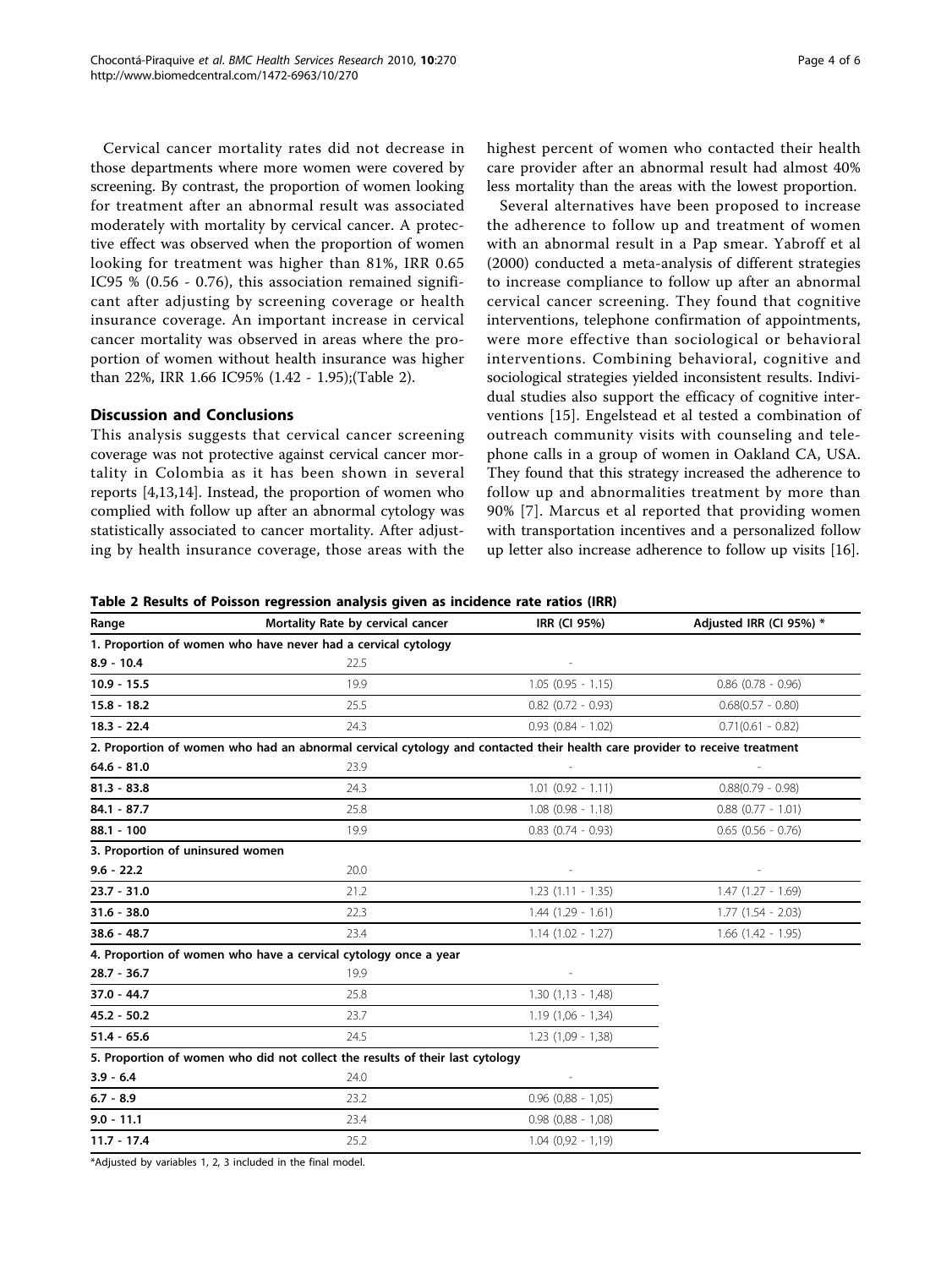<span id="page-4-0"></span>One potential weakness in this study is the quality of vital statistics since misclassification in death causes may occur. However, more than 90% of deaths by uterine cancer in Colombia were classified as cervical cancer which made that explanation implausible. On the other hand, women answering the survey may have given equivocal answers to questions about use of health service related to cervical cancer screening, this potential source of error, would produce a non-differential misclassification bias resulting in an underestimation of the association between cytology coverage and cervical cancer mortality. Nonetheless, ENDS surveys have been carried out for more than 20 years in Colombia using similar instruments; surveyors are well trained and have experience applying these questions. In addition, Caplan et al 2003 have found that self-reporting of cervical cancer screening test utilization is highly accurate compared with information extracted from medical records (overall agreement > 80%) [\[17\]](#page-5-0). Therefore, we believe that self-reporting bias on use of screening services would be unlikely to mask a strong effect of cytology coverage on cervical cancer mortality in our study.

A potential explanation for the lack of relationship between coverage and cervical cancer mortality lies on how the Colombian Health system is structured. People in the contributory regime receive the most complete package of services while those in the subsidized regime are entitled to receive a more limited package of services. Until 2005 colposcopy and cervix biopsy were not provided to subsidized or uninsured people. Yabroff et al (2003) has reported that there are barriers for access to follow up after cervical screening that arise from health providers. Two of the most important are being uninsured or underinsured, and the perception that follow up procedures are too expensive. Specific studies on barriers for access to follow up after cervical screening are needed in Latin America [[8\]](#page-5-0)

Recent studies have addressed the deleterious effect of the health care reform in Colombia upon several indicators of health situation. Ruiz et al has described how the Colombian health system has been unable to reduce maternal mortality while Chile, where public hospitals have been strengthened, has lowered mortality rates by more than 70% [[18](#page-5-0)]. However, we were unable to formally test the role of health providers in the magnitude of death rate by cervical cancer since we had no access to information on the health insurance status of individual women. This is another potential shortcoming of our analysis.

The results presented here suggest that cervical cancer screening programs should not be evaluated based on the number of smears taken per year only. Other indicators such as quality of smear samples, proportion of cervical lesions confirmed using biopsy or colposcopy, compliance with follow up, and percent of women effectively treated among those with cervical abnormalities should also be used. Some have proposed HPV detection as a complementary service to improve cervical cancer screening. Gamboa et al [[19](#page-5-0)]. assessed the cost effectiveness of introducing HPV DNA detection tests in Colombia concluding that it would reduce cervical cancer mortality and would be very cost-effective. However, including the test would only complicate further the screening process that already seems to be failing in providing basic services of follow up.

Colombia is currently considering the introduction of HPV vaccination in girls as a measure to improve the prevention and control of cervical cancer. One important barrier for HPV vaccination in middle income countries is the current price of available HPV vaccines. Goldie et al (2007) has shown that for an average Latin American country prices above USD\$50 per vaccine dose are hard to be affordable though vaccination would be cost effective [[20\]](#page-5-0). Other aspect to consider is whether a booster of vaccine is needed to meet the goal of cervical cancer reduction. If vaccine boosters are needed then the cost effectiveness ratio of vaccines would become less attractive. Once vaccine prices become more affordable, a combination of universal vaccination and strengthening of the cervical cancer screening program would become the ideal health policy to control cervical cancer.

#### Acknowledgements

This study was funded by the Ministry of Health through a grant to the Universidad Nacional de Colombia.

#### Author details

<sup>1</sup>Public Health Department, Universidad Nacional de Colombia, Bogotá, Colombia. <sup>2</sup> Economic Science Faculty, Universidad de Cartagena, Colombia.

#### Authors' contributions

LAC participated in the design of the study, collected the information, performed the statistical analysis and wrote a draft of the manuscript. FH conceived and designed the study, gave advice on the analysis and participated in writing the final manuscript. NA gave advice on the design of the study, assessed the quality of the information on mortality and helped to write the manuscript. All authors read and approved the final manuscript

#### Competing interests

Fernando de la Hoz has been consultant for Glaxo Smith Kline Division of Vaccines in Colombia. Luz Angela Chocontá and Nelson Alvis have no conflict of interest.

#### Received: 25 October 2009 Accepted: 16 September 2010 Published: 16 September 2010

#### References

- 1. Kitchener HC, Castle PE, Cox JT: Chapter 7: Achievements and limitations of cervical cytology screening. Vaccine 2006, 24(Suppl 3):S3/63-70.
- 2. Lewis MJ: A Situational Analysis of Cervical Cancer Latin America & the Caribbean. Washington D.C.: Pan American Health Organization 2004.